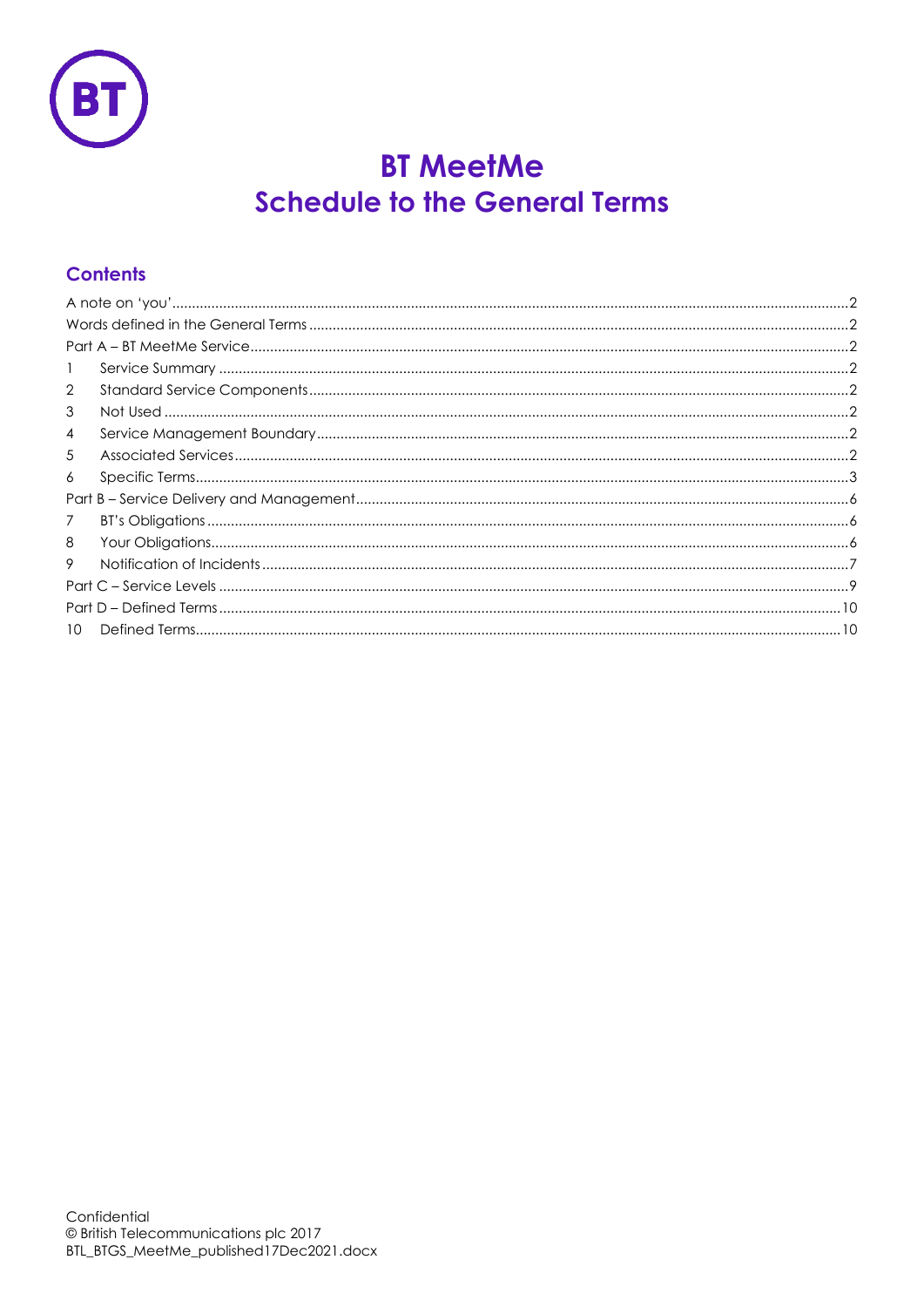

+

#### <span id="page-1-0"></span>**A note on 'you'**

'You' and 'your' mean the Customer.

#### <span id="page-1-1"></span>**Words defined in the General Terms**

Words that are capitalised but have not been defined in this Schedule have the meanings given to them in the General Terms.

## <span id="page-1-2"></span>**Part A – BT MeetMe Service**

#### <span id="page-1-3"></span>**1 Service Summary**

BT will provide you with an audio conferencing facility, comprising the Standard Service Components up to the point of the Service Management Boundary as set out in Paragraph 4 ("BT MeetMe").

#### <span id="page-1-4"></span>**2 Standard Service Components**

BT will provide you with all the following standard service components ("**Standard Service Components**") in accordance with the details as set out in any applicable Order:

#### 2.1 **Audio Conferencing Service**

- 2.1.1 a reservation-less, on-demand conference call facility for up to 125 participants to join any one conference call;
- 2.1.2 an online account allowing the chairperson to manage the settings for their BT MeetMe service, including billing contact details and in-conference specific features, such as entry and exit tones, which are available to the chairperson and/or participant and other functions as more fully detailed in the product support pages;
- <span id="page-1-9"></span><span id="page-1-8"></span>2.1.3 the ability for participants to join a conference call through:
	- (a) Microsoft Outlook add-in access;
	- (b) toll in-bound access;
	- (c) domestic and international toll free inbound access;
	- (d) international dial inbound access;
	- (e) a desktop controller application;
	- (f) a mobile controller application;
	- (g) VoIP access; or
	- (h) dial-out access.
- <span id="page-1-10"></span>2.1.4 touch-tone commands or desktop/mobile controller features for the chairperson of a conference call to control the conference call and for a participant to participate in the conference; and
- 2.1.5 recording function allowing the chairperson of a conference call to record the conference call.

#### <span id="page-1-5"></span>**3 Not Used**

#### <span id="page-1-6"></span>**4 Service Management Boundary**

- <span id="page-1-11"></span>4.1 BT will provide and manage the BT MeetMe Service in accordance with Parts B and C of this Schedule and as set out in any applicable Order up to the point you dial into or access a conference call in accordance with the options set out in Paragraph [2.1.3](#page-1-8) ("**Service Management Boundary**").
- 4.2 BT will have no responsibility for the BT MeetMe Service outside the Service Management Boundary.
- 4.3 You will ensure that you have a fixed or mobile phone connection or Internet access at a minimum of 90 KBs as defined in the [systems requirements,](https://www.btconferencing.com/products-and-services/bt-meetme/voip-system-requirements/) in order to use the BT MeetMe Service
- 4.4 BT does not make any representations, whether express or implied, about whether the BT MeetMe Service will operate in combination with any Customer Equipment or other equipment and software.

#### <span id="page-1-7"></span>**5 Associated Services**

- 5.1 If BT provides you with any services other than the BT MeetMe Service, this Schedule will not apply to those services and those services will be governed by their separate terms.
- 5.2 If you are required by Applicable Law to purchase the BT MeetMe Service from a third party supplier, BT will manage the BT MeetMe Service as your agent. You will provide BT with a letter of agency to enable BT to manage the third party.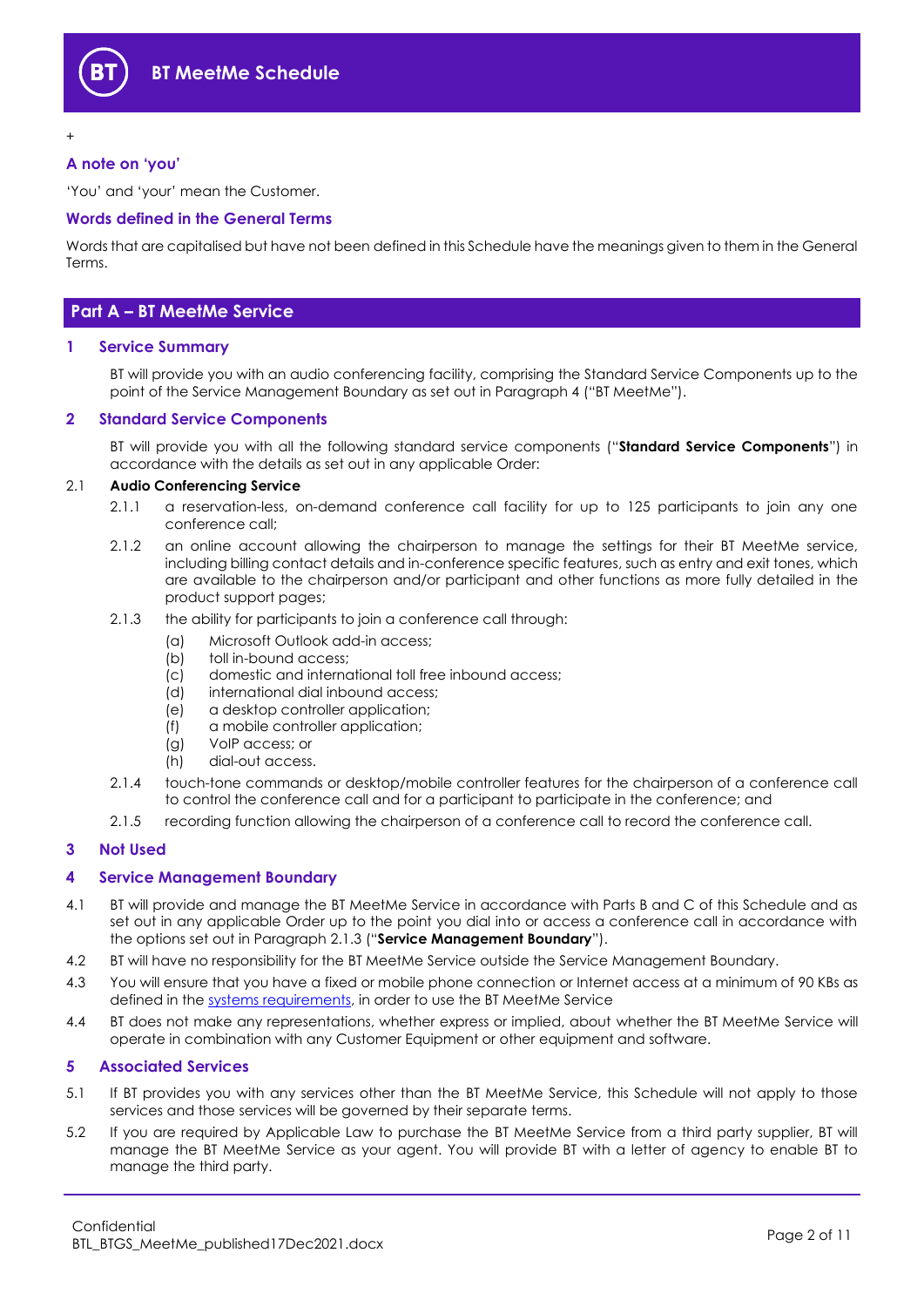

#### <span id="page-2-0"></span>**6 Specific Terms**

#### 6.1 **Changes to the Contract**

- 6.1.1 BT may amend the Contract (including the Charges) at any time by either:
	- (a) publishing the amendment online at [www.bt.com/pricing](http://www.bt.com/pricing) or [www.bt.com/terms](http://www.bt.com/terms) (or any other online address that BT advises you of); or
	- (b) by giving Notice to you.

#### 6.2 **Minimum Period of Service and Renewal Periods**

- 6.2.1 At the end of the Minimum Period of Service, unless one of us gives Notice to the other of an intention to terminate the BT MeetMe Service in accordance with the Contract, BT will continue to provide the BT MeetMe Service and both of us will continue to perform each of our obligations in accordance with the Contract.
- 6.2.2 BT may propose changes to this Schedule or the Charges (or both) by giving you Notice at least 90 days prior to the end of the Minimum Period of Service and each Renewal Period ("**Notice to Amend**").

#### <span id="page-2-2"></span>6.3 **Customer Committed Date**

- 6.3.1 If you request a change to the BT MeetMe Service or any part of the BT MeetMe Service, including any Purchased Equipment or any IP Address location, then BT may revise the Customer Committed Date to accommodate that change.
- 6.3.2 BT may expedite delivery of the BT MeetMe Service for operational reasons or in response to a request from you, but this will not revise the Customer Committed Date.

#### <span id="page-2-1"></span>6.4 **EULA**

- 6.4.1 If you wish to join a conference call through a Microsoft Outlook or mobile controller add-in in accordance with Paragraph [2.1.3\(a\)](#page-1-9) or Paragraph [2.1.3\(f\),](#page-1-10) BT will only be able to do so if you have entered into an end user licence agreement with Microsoft or the relevant software provider ("**EULA**").
- 6.4.2 You will find the EULA on the installation landing page of the Microsoft or mobile controller add-in.
- 6.4.3 By accepting the terms of the EULA, you agree to observe and comply with it for any and all use of the BT MeetMe Service.
- 6.4.4 In addition to what it says in Clause 15 of the General Terms, if you do not comply with the EULA, BT may restrict or suspend the BT MeetMe Service upon reasonable Notice, and:
	- (a) you will pay the Charges that are payable for the BT MeetMe Service until the BT MeetMe Service ends; and
	- (b) BT may charge a re-installation fee to start the BT MeetMe Service again.
- 6.4.5 You are responsible in accordance with the terms of the EULA for the use of the Software.

#### 6.5 **IP Addresses, Domain Names and Telephone Numbers**

- 6.5.1 Except for IP Addresses expressly registered in your name, all IP Addresses and Domain Names made available with the BT MeetMe Service will at all times remain BT's property or the property of BT's suppliers and are non-transferable.
- 6.5.2 All of your rights to use IP Addresses or Domain Names will cease on termination or expiration of the BT MeetMe Service.
- 6.5.3 BT cannot ensure that any requested Domain Name is available from or approved for use by the Internet Registration Authorities and BT has no liability for any failure in the Domain Name registration, transfer or renewal process.
- 6.5.4 You will not own any telephone number related to the BT MeetMe Service and, apart from your right to number portability where you change communications provider, all your rights to use telephone numbers will cease on termination or expiration of the BT MeetMe Service.

#### 6.6 **Provider Independent Resources**

Where you receive Provider Independent Resources (PIR) with BT MeetMe Service:

- 6.6.1 you will respond to any information requests from BT in order for BT to keep registration records up-todate;
- 6.6.2 you will ensure that up-to-date registration data is provided to BT and you agree that some or all of this registration data is published in the RIPE WHOIS database;
- 6.6.3 you will not assign any of the PIR to a third party;
- 6.6.4 you will pay any registration fees to BT that apply for the PIR;
- 6.6.5 if you cannot be contacted or you do not pay any applicable registration fees to BT, the PIR will return by default to RIPE;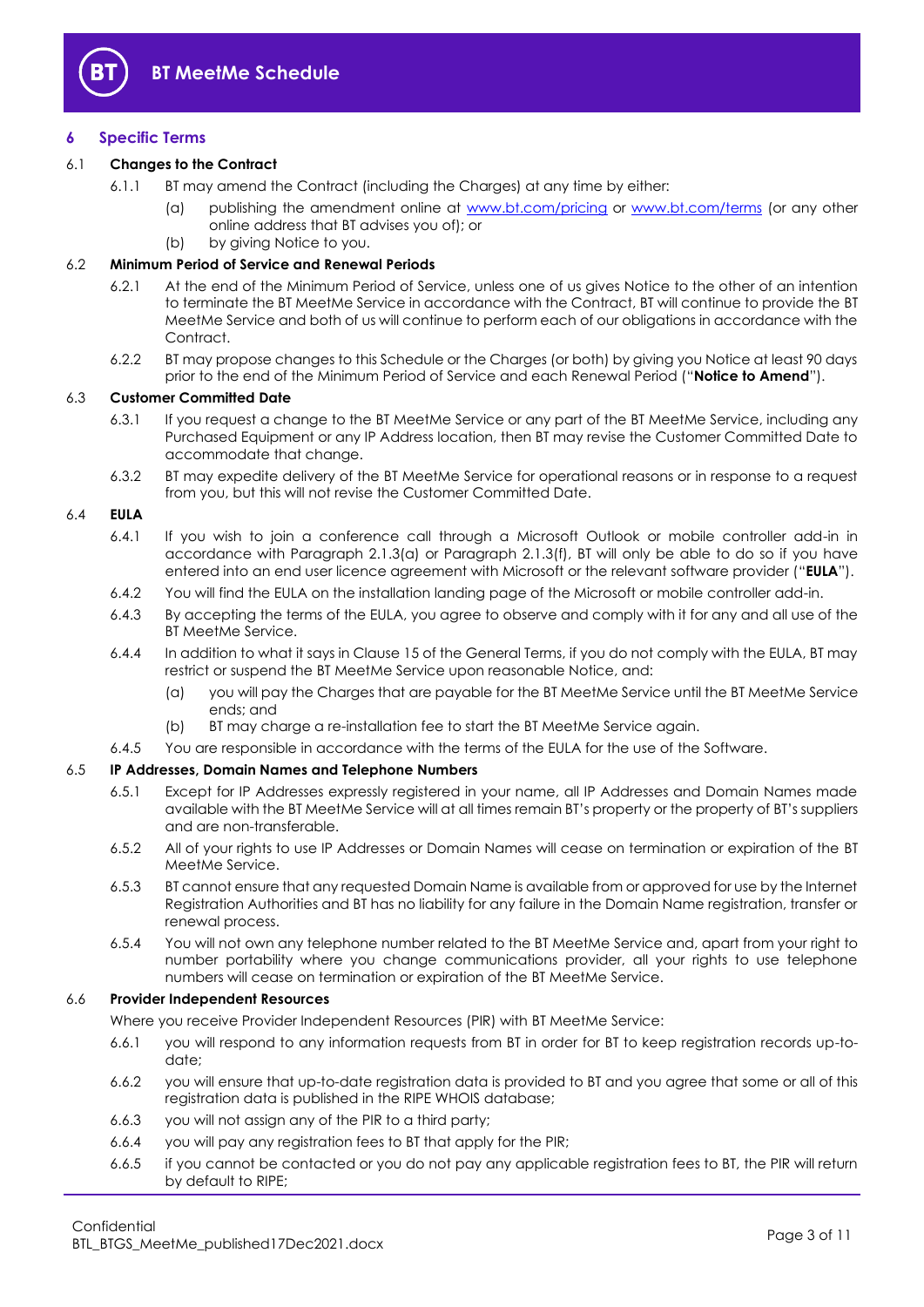

- 6.6.6 your use of PIR is subject to the RIPE Policies; and
- 6.6.7 if you do not follow any of the relevant RIPE Policies the PIR will return to RIPE and BT may terminate the Contract in accordance with Clause 18 of the General Terms.

#### 6.7 **Invoicing**

- 6.7.1 Unless set out otherwise in any applicable Order, BT will invoice you for the following Charges in the amounts set out in any applicable Order:
	- (a) Recurring Charges, billed monthly (depending on your billing frequency), calculated at the then current rates;
	- (b) Usage Charges, monthly in arrears (depending on your billing frequency), calculated at the then current rates;
	- (c) Professional Services Charges;
	- (d) De-installation Charges within 60 days of de-installation of the BT MeetMe Service; and
	- (e) any Termination Charges incurred in accordance with Paragraph [6.8](#page-3-0) upon termination of the relevant Service.
- 6.7.2 BT may invoice you for any of the following Charges in addition to those set out in any applicable Order:
	- (a) Charges for investigating Incidents that you report to BT where BT finds no Incident or that the Incident is caused by something for which BT is not responsible under the Contract;
	- (b) Charges for commissioning the BT MeetMe Service in accordance with Paragraph [8.2](#page-6-1) outside of Business Hours;
	- (c) Charges for expediting provision of the BT MeetMe Service at your request after BT has informed you of the Customer Committed Date; and
	- (d) any other Charges as set out in any applicable Order or the BT Price List or as otherwise agreed between both of us.

#### <span id="page-3-0"></span>6.8 **Termination Charges at the end of the Contract**

6.8.1 Termination Changes

If you terminate the Contract, the BT MeetMe Service or any applicable Order for convenience in accordance with Clause 17 of the General Terms you will pay BT:

- (a) all outstanding Charges for service rendered;
- (b) De-installation Charges;
- (c) any additional amounts due under the Contract;
- (d) any other Charges as set out in any applicable Order; and
- (e) any charges reasonably incurred by BT from a supplier as a result of the early termination.

#### <span id="page-3-2"></span><span id="page-3-1"></span>6.9 **Call-Back**

- 6.9.1 You will not allow the BT MeetMe Service to be used for Call-Back in countries where Call-Back is prohibited.
- 6.9.2 You will indemnify BT against any Claims, actions or any other legal proceedings brought or threatened against BT by a third party as a result of any breach of your obligations in Paragraph [6.9.1.](#page-3-1)
- 6.9.3 BT believes the following list of countries prohibit Call-Back:
	- (a) Afghanistan, Albania, Algeria, Netherlands, Antilles, Saudi Arabia, Armenia, Azerbaijan Bahamas, Bahrain, Belarus, Belize, Benin, Bosnia, Brazil, Brunei Darussalam, Burkina Faso, Burundi, Cambodia, Cameroon, Central African Rep., Chad, China, Cyprus, Colombia, Comoros, Costa Rica, Côte d'Ivoire, Cuba, Djibouti, Dominica, Egypt, United Arab Emirates, Ecuador, Eritrea, Ethiopia, Fiji, Gabonese Rep., Gambia, Ghana, Guinea, Guyana, Haiti, Honduras, Cook Islands, India, Indonesia, Iran, Israel, Jamaica, Jordan, Kazakhstan, Kenya, Kiribati, Kuwait, Macedonia, Lesotho, Latvia, Lebanon, Macao China, Madagascar, Malaysia, Malawi, Mali, Morocco, Mauritius, Mauritania, Mexico, Moldova, Monaco, Mozambique, Nicaragua, Niger, Nigeria, New Caledonia, Oman, Uganda, Pakistan, Panama, Papua New Guinea, Paraguay, Peru, Philippines, Poland, Qatar, Syrian Arab Rep., Dem. Rep. of the Congo, Kyrgyz Rep., Slovak Rep., Romania, San Marino, Samoa, Serbia and Montenegro, Seychelles, Sudan, Sri Lanka, South Africa, Suriname, Tanzania, Thailand, Tonga, Tunisia, Turkey, Tuvalu, Ukraine, Vanuatu, Venezuela, Vietnam, Wallis & Futuna, Yemen, Zambia, Zimbabwe; and
	- (b) BT has provided this list for information purposes and in good faith however as this list is subject to change from time to time, it is your responsibility to ensure continued compliance with this Paragraph [6.9.](#page-3-2)

#### <span id="page-3-3"></span>6.10 **Service Amendment**

6.10.1 You may request, by giving BT Notice, a change to: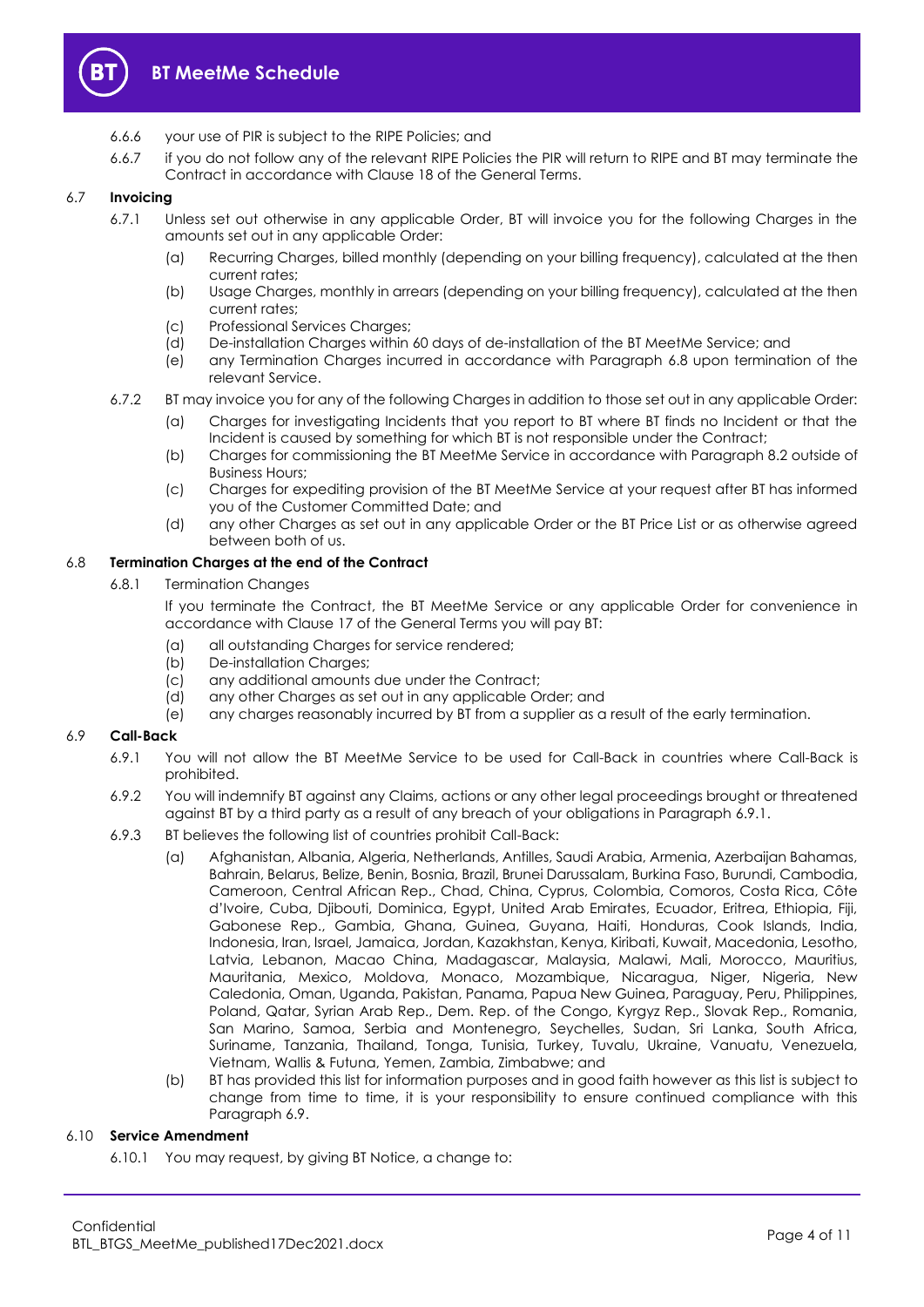

- (a) an Order for the BT MeetMe Service (or part of an Order) at any time before the applicable Service Start Date; or
- (b) the BT MeetMe Service at any time after the Service Start Date.
- 6.10.2 If you request a change in accordance with Paragraph [6.10.1](#page-3-3), except where a change results from BT's failure to comply with its obligations under the Contract, BT will, within a reasonable time, provide you with a written estimate, including:
	- (a) the likely time required to deliver the changed BT MeetMe Service; and
	- (b) any changes to the Charges due to the changed BT MeetMe Service.
- 6.10.3 BT has no obligation to proceed with any change that you request in accordance with Paragraph [6.10.1,](#page-3-3) unless and until the necessary changes to the Charges, implementation timetable and any other relevant terms of the Contract to take account of the change are agreed between both of us in writing.
- 6.10.4 If BT changes a BT MeetMe Service prior to the Service Start Date because you have given BT incomplete or inaccurate information, BT may, acting reasonably, apply additional Charges.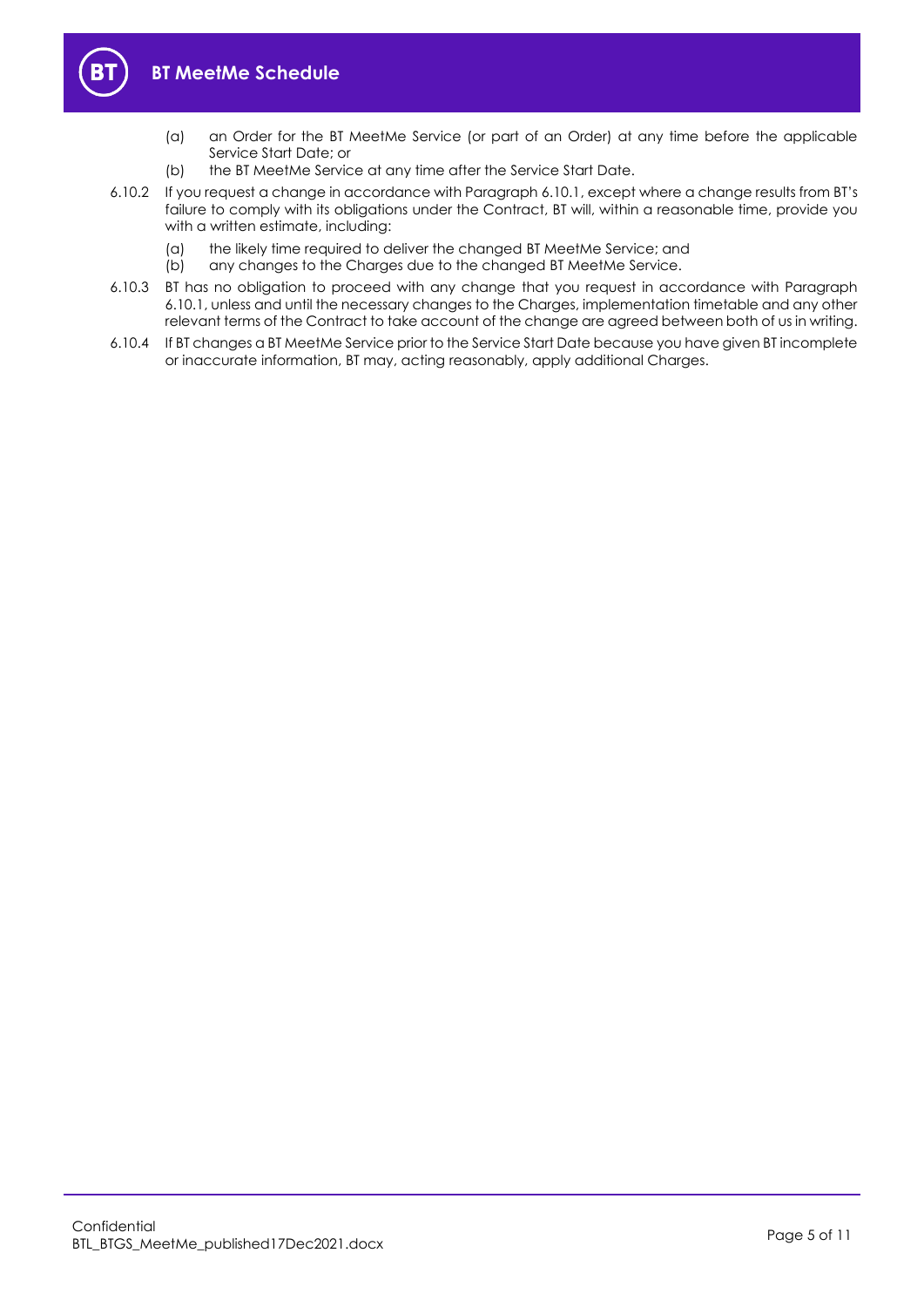

## <span id="page-5-0"></span>**Part B – Service Delivery and Management**

#### <span id="page-5-1"></span>**7 BT's Obligations**

#### 7.1 **Service Delivery**

Before the Service Start Date and, where applicable, throughout the provision of the BT MeetMe Service, BT:

- 7.1.1 will provide you with contact details for the Service Desk; and
- 7.1.2 will provide you with a Customer Committed Date and will use reasonable endeavours to meet any Customer Committed Date.

#### <span id="page-5-3"></span>7.2 **Commissioning of the Service**

Before the Service Start Date, BT will:

- 7.2.1 configure the BT MeetMe Service;
- 7.2.2 conduct a series of standard tests on the BT MeetMe Service to ensure that it is configured correctly; and
- 7.2.3 on the date that BT has completed the activities in this Paragraph [7.2,](#page-5-3) confirm to you the Service Start Date.

#### 7.3 **During Operation**

On and from the Service Start Date, BT:

- 7.3.1 will respond and use reasonable endeavours to remedy an Incident without undue delay if you report an Incident on the BT Network;
- 7.3.2 not used;
- 7.3.3 may carry out Maintenance from time to time and will use reasonable endeavours to inform you at least five Business Days before any Planned Maintenance on the BT Network, BT Equipment or Purchased Equipment, however, BT may inform you with less notice than normal where Maintenance is required in an emergency;
- 7.3.4 may, in the event of a security breach affecting the BT MeetMe Service, require you to change any or all of your passwords;
- 7.3.5 will notify you if a conference call has been inactive for three hours and will terminate the inactive call if no response is subsequently received; and
- 7.3.6 may deactivate any online account if an online account has not been used for six consecutive months. BT will give you 30 days' notice before BT deactivates any online account.

#### 7.4 **The End of the Service**

On termination of the BT MeetMe Service by either of us, BT:

- 7.4.1 will provide configuration information relating to the BT MeetMe Service provided at the Site(s) in a format that BT reasonably specifies; and
- 7.4.2 may delete any Content.

#### <span id="page-5-2"></span>**8 Your Obligations**

#### 8.1 **Service Delivery**

Before the Service Start Date and, where applicable, throughout the provision of the BT MeetMe Service, you will:

- 8.1.1 provide BT with the names and contact details of the Customer Contact, but BT may also accept instructions from a person who BT reasonably believes is acting with your authority;
- 8.1.2 provide BT with any information reasonably required without undue delay;
- 8.1.3 provide BT with access to any Site(s) during Business Hours, or as otherwise agreed, to enable BT to set up, deliver and manage the MeetMe Global and Access Service;
- 8.1.4 complete any preparation activities that BT may request to enable you to receive the BT MeetMe Service promptly and in accordance with any reasonable timescales;
- 8.1.5 in jurisdictions where an employer is legally required to make a disclosure to its Users and other employees:
	- (a) inform your Users that as part of the BT MeetMe Service being delivered by BT, BT may monitor and report to you the use of any targeted applications by them; and
	- (b) ensure that your Users have consented or are deemed to have consented to such monitoring and reporting (if such consent is legally required);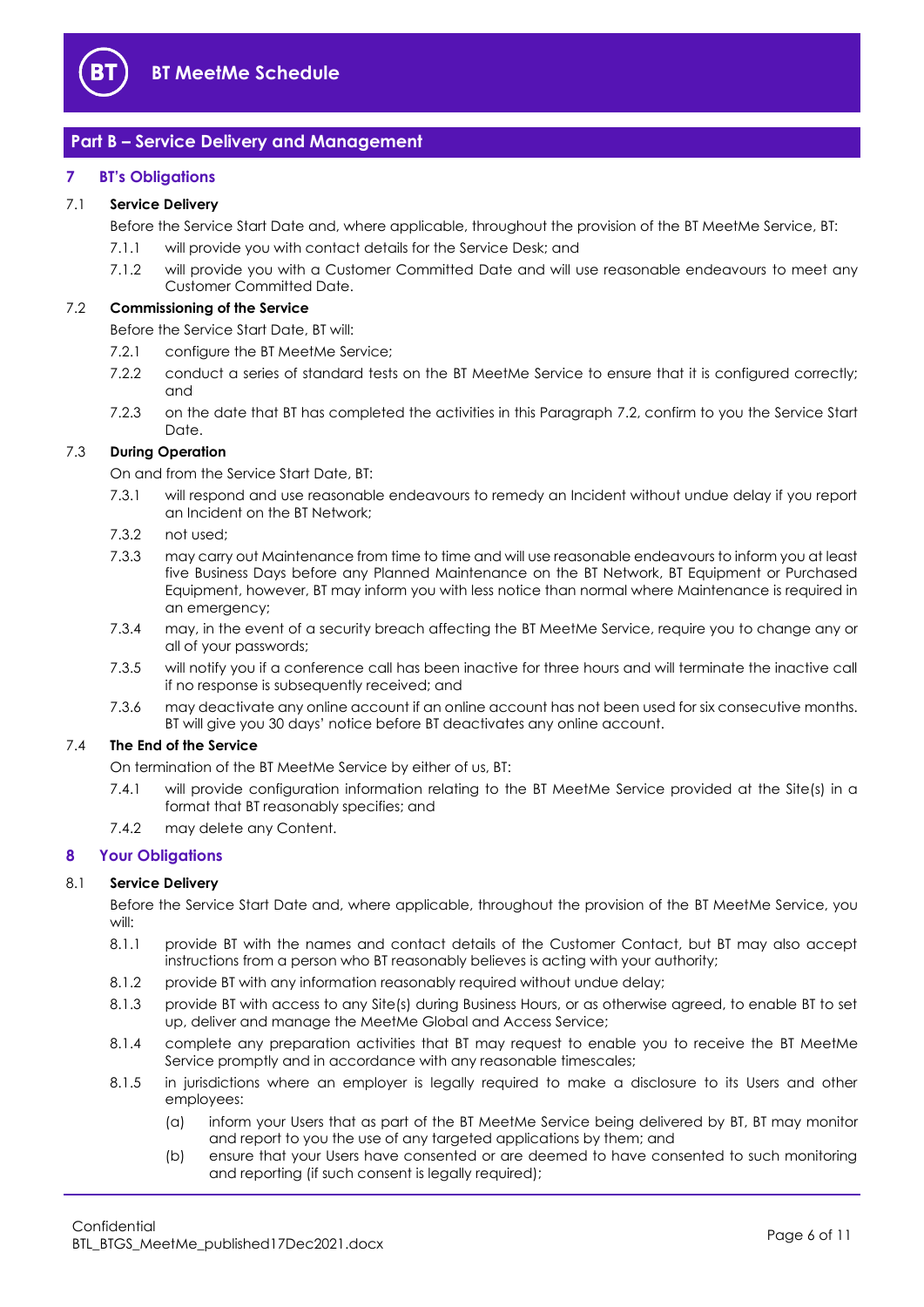

8.1.6 ensure that the LAN protocols and applications you use are compatible with the BT MeetMe Service.

#### <span id="page-6-1"></span>8.2 **During Operation**

On and from the Service Start Date, you will:

- 8.2.1 monitor and maintain any Customer Equipment connected to the BT MeetMe Service or used in connection with a BT MeetMe Service;
- 8.2.2 comply with all rules, regulations of your Internet or telephone access provider in using the BT MeetMe Service;
- 8.2.3 ensure that any Customer Equipment that is connected to the BT MeetMe Service or that you use, directly or indirectly, in relation to the BT MeetMe Service is:
	- (a) connected using the applicable BT Network termination point, unless you have BT's permission to connect by another means;
	- (b) adequately protected against viruses and other breaches of security;
	- (c) technically compatible with the BT MeetMe Service and will not harm or damage BT Equipment, the BT Network, or any of BT's suppliers' or subcontractors' network or equipment; and
	- (d) approved and used in accordance with relevant instructions, standards and Applicable Law and any safety and security procedures applicable to the use of that Customer Equipment;
- 8.2.4 immediately disconnect any Customer Equipment, or advise BT to do so at your expense, where Customer Equipment does not meet any relevant instructions, standards or Applicable Law;
- 8.2.5 distribute, manage and maintain access profiles, passwords and other systems administration information relating to the control of Users' access to the BT MeetMe Service;
- 8.2.6 maintain a written list of current Users and provide a copy of such list to BT within five Business Days following BT's written request at any time;
- 8.2.7 ensure the security and proper use of all valid User access profiles, passwords and other systems administration information used in connection with the BT MeetMe Service and:
	- (a) immediately terminate access for any person who is no longer a User;
	- (b) inform BT immediately if a User's ID or password has, or is likely to, become known to an unauthorised person, or is being or may be used in an unauthorised way;
	- (c) take all reasonable steps to prevent unauthorised access to the BT MeetMe Service;
	- (d) satisfy BT's security checks if a password is lost or forgotten; and
	- (e) change any or all passwords or other systems administration information used in connection with the BT MeetMe Service if BT requests you to do so in order to ensure the security or integrity of the BT MeetMe Service.
- 8.2.8 ensure that the maximum number of Users will not exceed the permitted number of User identities as set out in any applicable Order; and
- 8.2.9 not allow any User specific subscription to be used by more than one individual User unless it has been reassigned in its entirety to another individual User, in which case you will ensure the prior User will no longer have any right to access or use the BT MeetMe Service.
- 8.2.10 Notify your Users that personal data will be transferred outside of the EU, for example Customer Billing Records (CBR) are transferred to a BT Group Affiliate in the US in order that BT may produce your invoice for this Service. BT will make such transfers in accordance with Clause 14 (Data Protection).

#### 8.3 **The End of the Service**

On termination of the BT MeetMe Service by either of us, you will:

- 8.3.1 provide BT with all reasonable assistance necessary to remove BT Equipment (if any) from the Site(s);
- 8.3.2 disconnect any Customer Equipment from BT Equipment located at the Site(s);
- 8.3.3 not dispose of or use BT Equipment other than in accordance with BT's written instructions or authorisation;
- 8.3.4 arrange for any BT Equipment located at the Site(s) to be returned to BT; and
- 8.3.5 be liable for any reasonable costs of recovery that BT incurs in recovering the BT Equipment.

#### <span id="page-6-0"></span>**9 Notification of Incidents**

Where you become aware of an Incident:

- 9.1 the Customer Contact will report it to the Service Desk:
- 9.2 BT will give you a Ticket;
- 9.3 BT will inform you when it believes the Incident is cleared and will close the Ticket when:
	- 9.3.1 you confirm that the Incident is cleared within 24 hours after having been informed; or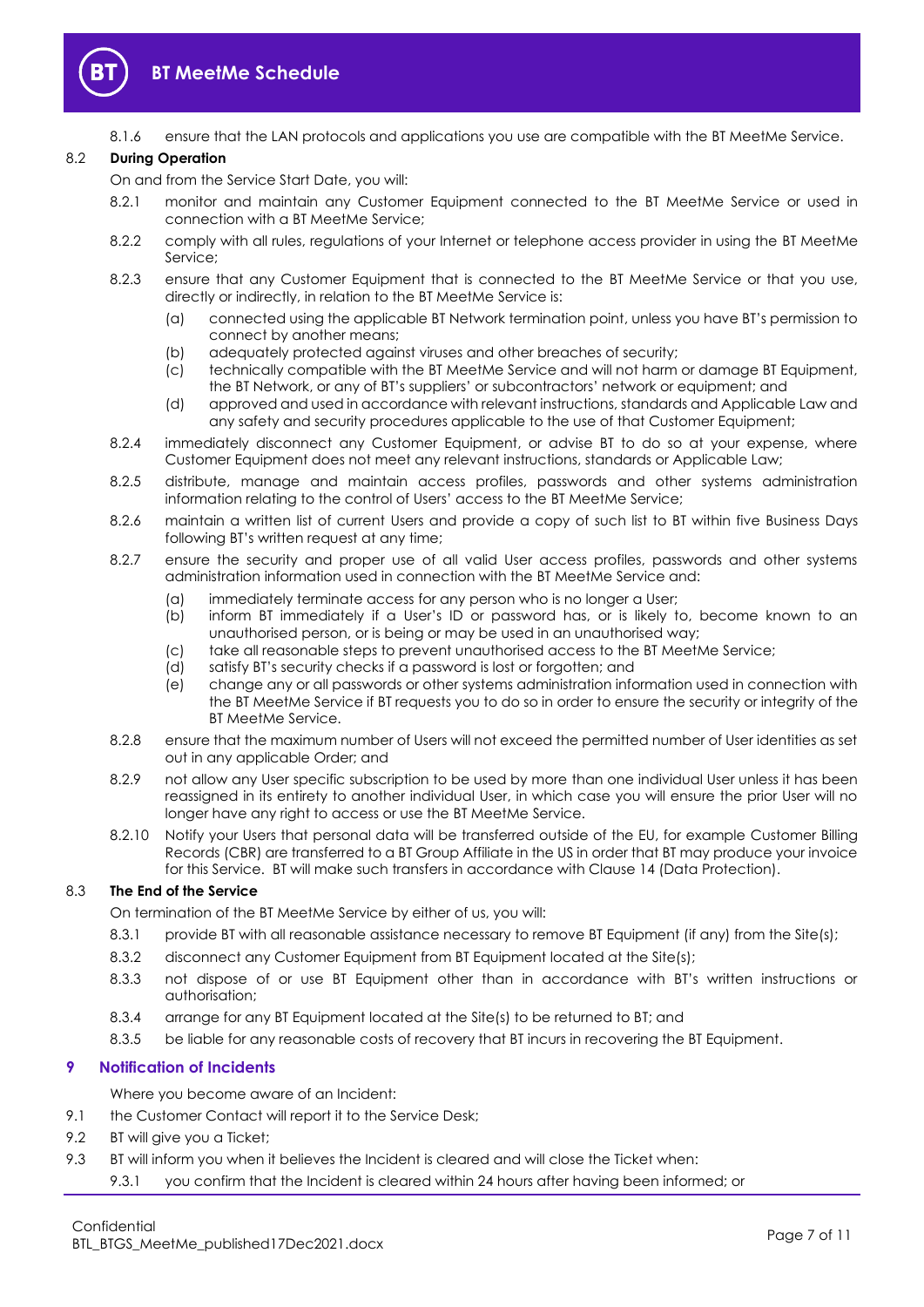

- 9.3.2 BT has attempted unsuccessfully to contact you, in the way agreed between both of us in relation to the Incident, and you have not responded within 24 hours following BT's attempt to contact you.
- 9.4 If you confirm that the Incident is not cleared within 24 hours after having been informed, the Ticket will remain open, and BT will continue to work to resolve the Incident.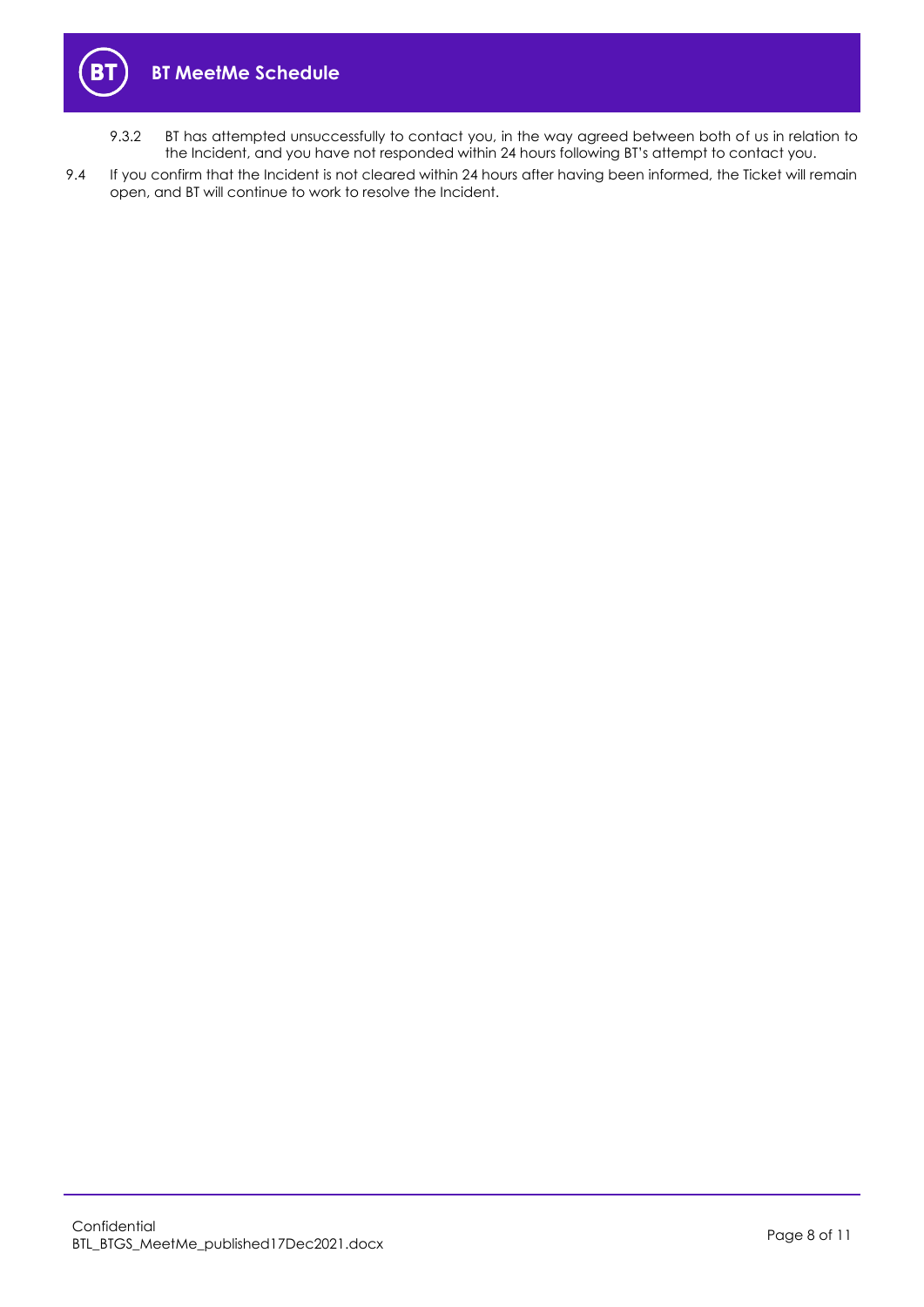

## <span id="page-8-0"></span>**Part C – Service Levels**

**B1** 

There are no Service Levels for the BT MeetMe Service.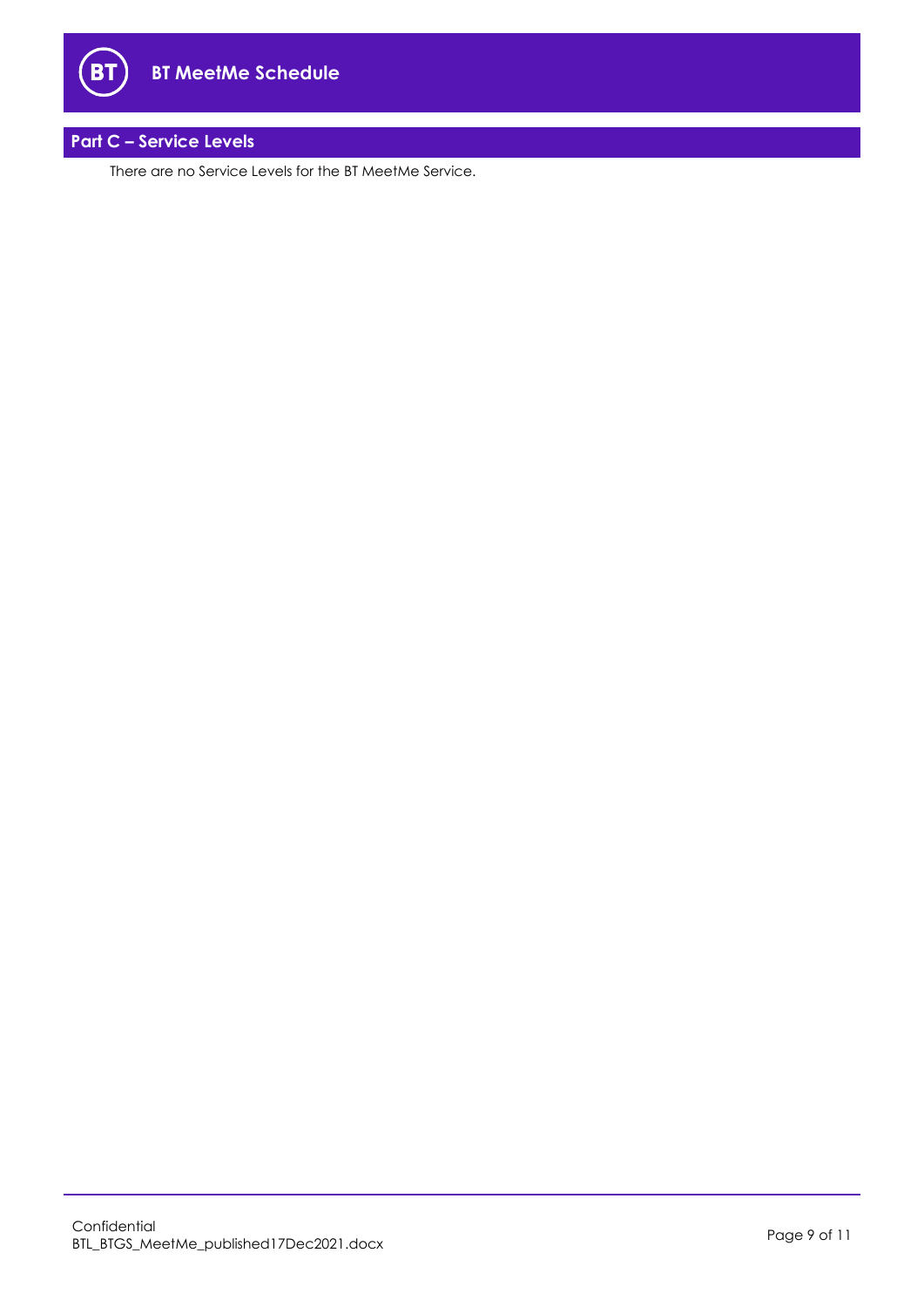

### <span id="page-9-0"></span>**Part D – Defined Terms**

#### <span id="page-9-1"></span>**10 Defined Terms**

In addition to the defined terms in the General Terms, capitalised terms in this Schedule will have the below meanings (and in the case of conflict between these defined terms and the defined terms in the General Terms, these defined terms will take precedence for the purposes of this Schedule). BT has repeated some definitions in this Schedule that are already defined in the General Terms. This is to make it easier for you to find the definitions when reading this Schedule.

"**BT Price List**" means the document containing a list of BT's charges and terms that may be accessed at: [www.bt.com/pricing](http://www.bt.com/pricing) (or any other online address that BT may advise you).

"**Business Hours**" means between the hours of 0800 and 1700 in a Business Day.

"**Call-Back**" means a call function which allows a chairperson or User of a conference call to call their own personal mobile or landline telephone in order to join a particular conference call.

"**Content**" means applications, data, information (including emails), video, graphics, sound, music, photographs, software or any other material.

"**Customer Committed Date**" means the date provided by BT on which delivery of the BT MeetMe Service (or each part of the BT MeetMe Service, including to each Site) is due to start.

"**Customer Contact**" means any individuals authorised to act on your behalf for BT MeetMe Service management matters.

**"CBR"** means the billing records that may include personal data such as, name, business email address, business postal address and business phone number, which may be used and transferred to a BT Group Affiliate in the US in order that BT can produce your invoice for this Service.

"**Customer Equipment**" means any equipment including any Purchased Equipment and any software, other than BT Equipment, used by you in connection with a BT MeetMe Service.

"**De-installation Charges**" means the charges payable by you on de-installation of the BT MeetMe Service that are equal to the then current rates for Installation Charges on the date of de-installation.

"**Domain Name**" means a readable name on an Internet page that is linked to a numeric IP Address.

"**EULA**" has the meaning given in Paragraph [6.4.](#page-2-1)

"**General Terms**" means the general terms that this Schedule is attached to, or where not attached to this Schedule, can be found at [www.bt.com/terms,](http://www.bt.com/terms) and form part of the Contract.

"**Incident**" means an unplanned interruption to, or a reduction in the quality of, the BT MeetMe Service or particular element of the BT MeetMe Service.

"**Installation Charges**" means those Charges set out in any applicable Order in relation to installation of the BT MeetMe Service.

"**Internet**" means a global system of interconnected networks that use a standard Internet Protocol to link devices worldwide.

"**Internet Protocol**" or "**IP**" means a communications protocol for devices connected to the Internet that specifies the format for addresses and units of transmitted data.

"**IP Address**" means a unique number on the Internet of a network card or controller that identifies a device and is visible by all other devices on the Internet.

"**Local Area Network**" or "**LAN**" means the infrastructure that enables the ability to transfer IP services within Site(s) (including data, voice and video conferencing services).

"**BT MeetMe Service**" has the meaning given in Paragrap[h 1.](#page-1-3)

"**Minimum Period of Service**" means a period of 12 consecutive months beginning on the Service Start Date, unless set out otherwise in any applicable Order.

"**Notice to Amend**" has the meaning given in Paragraph [6.2.2.](#page-2-2)

"**Provider Independent Resources**" or "**PIR**" means resources assigned to Users that include autonomous system numbers, provider independent IPv4 addresses, any cast assignments, provider independent IXP IPv6 addresses and all future provider independent resources.

"**Planned Maintenance**" means any Maintenance BT has planned to do in advance.

"**Professional Services**" means those services provided by BT which are labour related services.

"**Recurring Charges**" means the Charges for the BT MeetMe Service or applicable part of the BT MeetMe Service that are invoiced repeatedly in every payment period (e.g. every month), as set out in any applicable Order.

"**Renewal Period**" means for each BT MeetMe Service, the initial 12 month period following the Minimum Period of Service, and each subsequent 12 month period.

"**RIPE**" means the Réseaux IP Européens, an organisation of European IP networks whose primary activity is the assignment and management of Internet numbers such as IP addresses and autonomous system numbers.

"**RIPE Policies**" means those policies published on the RIPE website at<https://www.ripe.net/publications/> that may be amended from time to time.